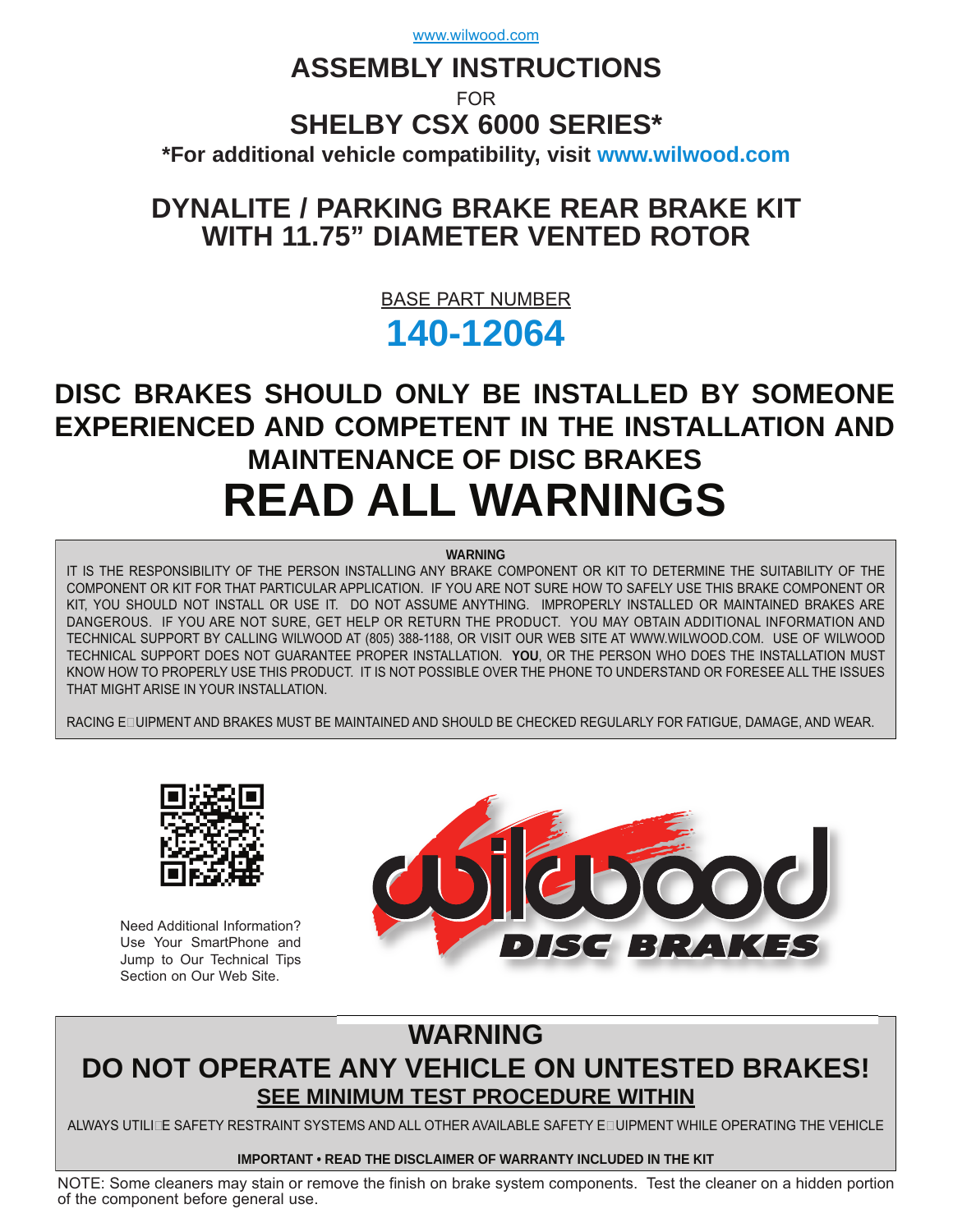**Before any tear-down or disassembly begins, review the following information:**

- **Review the Wheel Clearance Diagram (Figure 2, page 3) to verify that there is adequate clearance with the wheels you will be using with the installation.**
- **This brake kit does not include flex lines. OEM brake lines will not adapt to Wilwood calipers. Check the assembly instructions, or associated components section for brake line recommendations before assembly. In addition, Wilwood offers an extensive listing of brake lines and fittings on our web site: www.wilwood.com.**
- **Rear brake kits are not supplied with parking brake cables hardware or adapters. Please see the note in the assembly instructions for vendor recommendations to purchase these parts.**
- **Due to OEM production differences and other variations from vehicle to vehicle, the fastener hardware and other components in this kit may not be suitable for a specific application or vehicle.**
- **[It is the responsibility of the purchaser and installer of this kit to verify suitability / fitment of all components](www.wilwood.com) and ensure all fasteners and hardware achieve complete and proper engagement. Improper or inadequate engagement can lead to component failure.**

# **Photographic Tip**

**Important** and highly recommended: Take photos of brake system before disassembly and during the disassembly process. In the [event, trouble-shooting photos can be life savers. Many vehicles have undocumented variations, photos will make it much simpler for](www.wilwood.com) Wilwood to assist you if you have a problem.

## **Exploded Assembly Diagram**



**Figure 1. Typical Installation Configuration**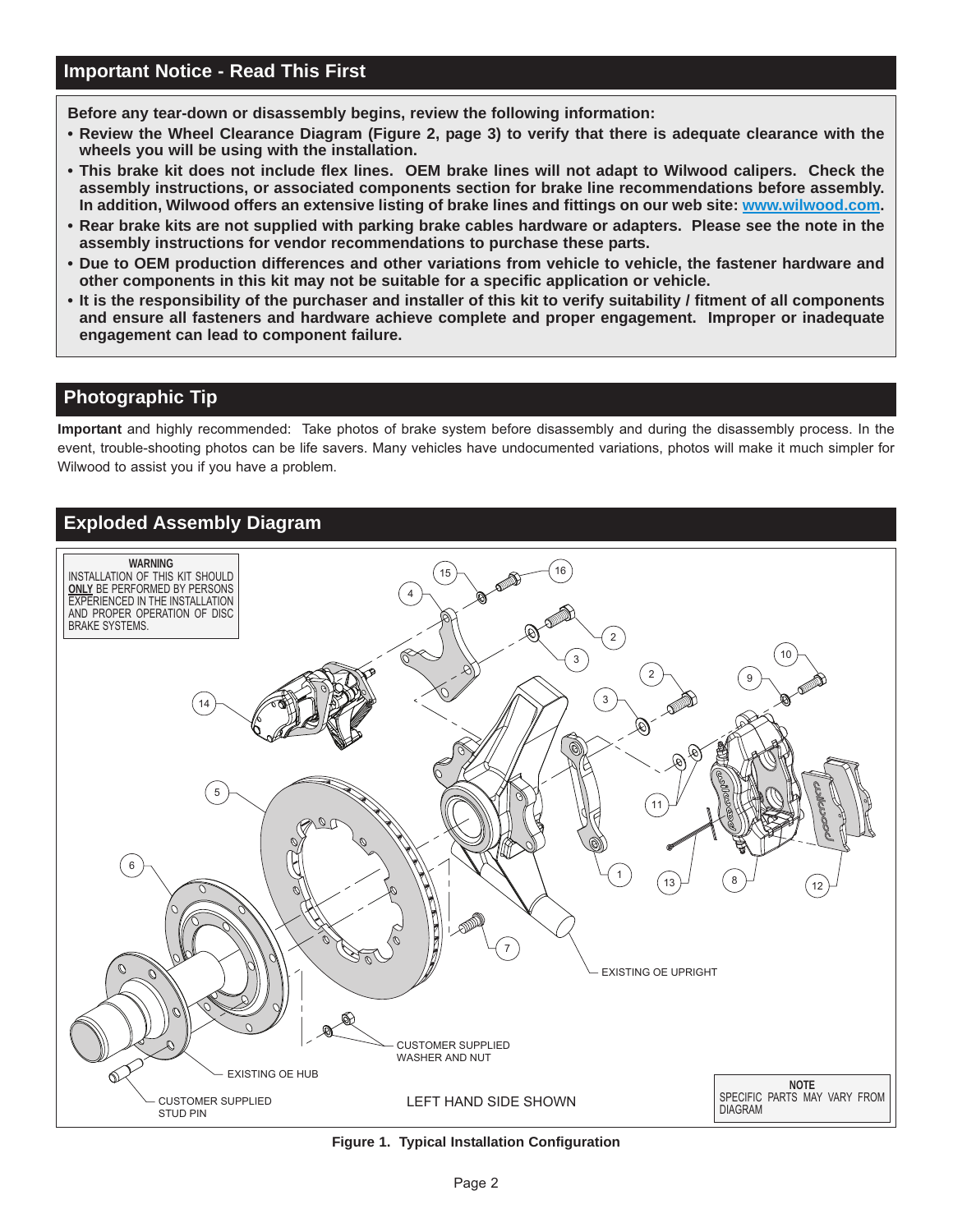| ITEM NO. | PART NO.        | <b>DESCRIPTION</b>                                  | <u>QTY</u> |
|----------|-----------------|-----------------------------------------------------|------------|
|          | 250-12081       | Bracket, Dynalite Caliper Mounting                  | 2          |
|          | 230-12077       | Bolt, M12-1.75 x 30mm Long, Hex Head                | 8          |
|          | 240-0476        | Washer, .477 I.D. x .922 O.D. x .063 Thick          | 8          |
| 4        | 250-12082       | Bracket, Parking Brake Caliper Mounting             |            |
| 5        | 160-5841        | Rotor, .81" Thk x 11.75" Dia, 8 x 7.00" Bolt Circle |            |
| 6        | 300-12072       | Adapter, Rotor                                      |            |
|          | 230-11934       | Bolt, 5/16-18 x .750 Long, Button Head, Torx        | 16         |
| 8        | 120-13839-BK    | Caliper, Forged Dynalite                            |            |
| 9        | 240-10190       | Washer, .391 I.D. x .625 O.D. x .063 Thick          |            |
| 10       | 230-10025       | Bolt, 3/8-24 x 1.25 Long, Hex Head                  |            |
| 11       | 240-1159        | Shim .035 Thick                                     | 16         |
| 12       | 150-8850K       | Pad, BP-10, Axle Set                                |            |
| 13       | 180-0055S       | Pin. Cotter                                         |            |
| 14       | 120-12069/70-BK | Caliper, Parking Brake (with pads)                  |            |
| 15       | 240-10190       | Washer, .391 I.D. x .625 O.D. x .063 Thick          |            |
| 16       | 230-10024       | Bolt, 3/8-24 x 1.00 Long, Hex Head                  |            |

NOTES: Part Number 230-12076 Bolt Kit, bracket bolt kit, includes p/n's 230-12077 and 240-0476 Part Number 230-12120 Bolt Kit, adapter to rotor, includes p/n 230-11934 Part Number 230-11861 Bolt Kit, Dynalite caliper to bracket, includes p/n's 230-10025, 240-10190 and 240-1159 Part Number 230-12078 Bolt Kit, Parking Brake caliper to bracket, includes p/n's 230-10024 and 240-10190

#### **General Information and Dissasembly Instructions**

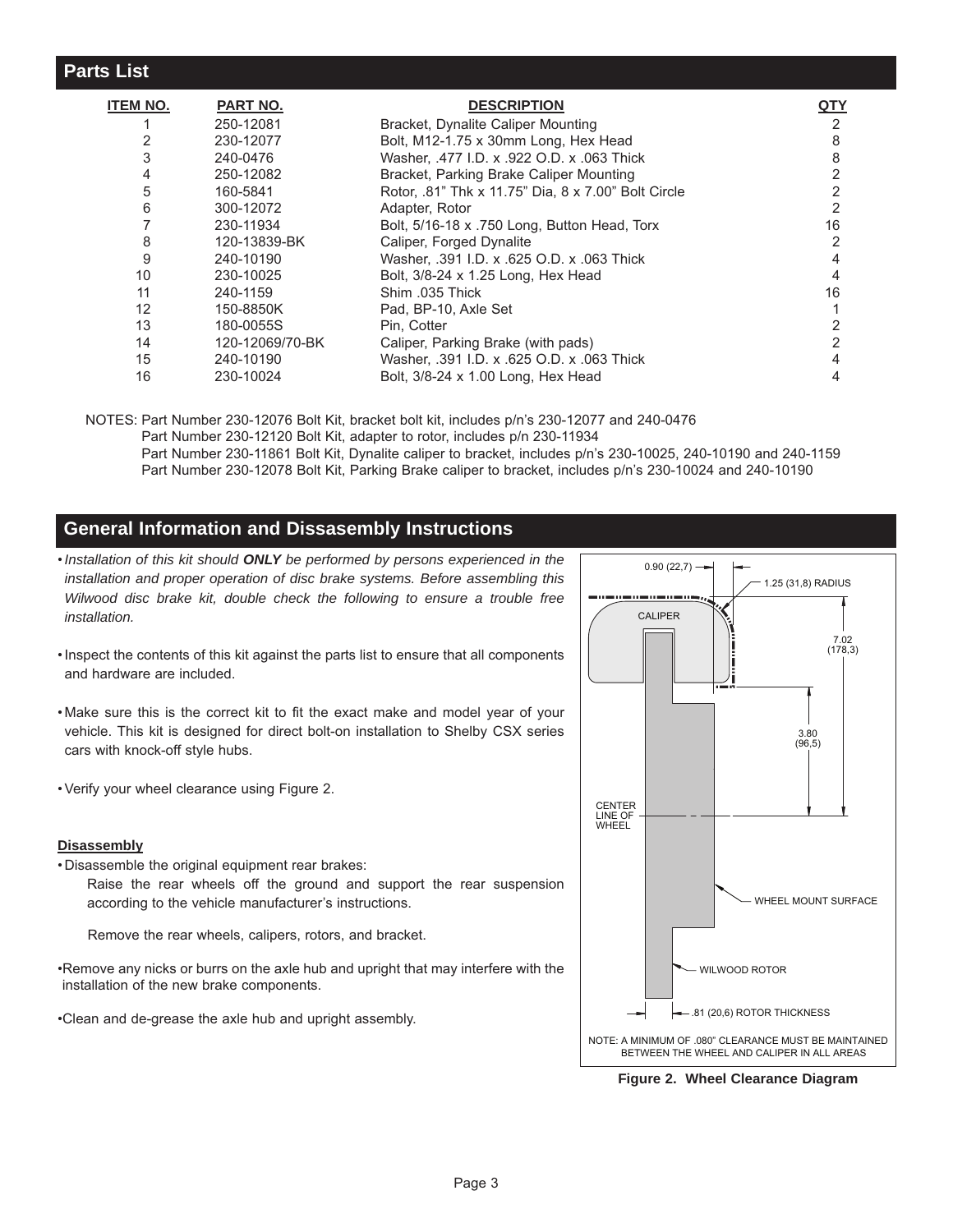#### **IMPORTANT:**

- **To ensure maximum performance from your parking brake system, the cables must be routed as straight as possible. Bends in the cable can significantly reduce efficiency and thus reduce pull force at the brake. Tight bends must be avoided with a minimum recommended bend radius of 6" to 8".**
- **[Cables should be properly restrained to prevent "straightening" of bends when tension is applied. Restrain](www.wilwood.com)  movement of cable by affixing the cable sheath to body or chassis by fitting cable clamps at various points over the length of cable or by using original equipment cable attachments points. The clamping method chosen will require that cable sheath be held tightly without movement, crushing or causing interference to the internal cable.**
- **Cables must be initially pre-stretched by multiple applications of the brake handle, then re-adjusted to correct tension.**

**Assembly Instructions** (numbers in parenthesis refer to the parts list and Figure 1 on the preceding pages): *CAUTION: All mounting bolts must fully engage clinch nuts.* Be sure to check that all bolts are either flush or protruding through flanged side of clinch nut after shimming, Figure 3.

- Orient the Dynalite caliper mount bracket (1) as shown in Figure 1 and install using bolts (2) and washers (3). Ensure that the flanged heads of the clinch nuts in the bracket are facing outboard, Figure 1. Temporarily tighten the mounting bolts. *NOTE: The bracket must fit squarely against the mount bosses on the upright.* Inspect for interference from casting irregularities, machining ridges, burrs, etc. Remove bolts one at a time, apply red *Loctite*® 271 to the threads and torque nuts to 60 ft-lb.
- Orient the parking brake caliper mount bracket (4) as shown in Figure 1 and install using bolts (2) and washers (3). Temporarily tighten the mounting bolts. *NOTE: The bracket must fit squarely against the mount bosses on the upright.* Inspect for interference from casting irregularities, machining ridges, burrs, etc. Remove bolts one at a time, apply red *Loctite*® 271 to the threads and torque nuts to 60 ft-lb.

•Orient the rotor (5) and the rotor adapter (6) as shown in Figure 1 and Photo 1. Attach the rotor to the adapter using bolts (7). Using an alternating sequence, apply red *Loctite*® 271 to the threads, and torque to 25 ft-lb.



**Photo 1**

**Photo 2**

•Mount the adapter/rotor assembly (5/6) to the hub (customer supplied) using stud pin, washer and nut (all customer supplied), as shown in Figure 1. Using an alternating sequence, apply red *Loctite*® 271 to the threads, and torque nuts to manufacturer's specifications.

•Install the hub/rotor assembly and adjust bearings per the vehicle manufacturer's instructions

•*NOTE: Please reference the caution statement at the beginning of the assembly instructions.* Mount the Dynalite caliper (8) onto the Dynalite caliper mounting bracket (1) using bolts (10) and washers (9), as shown in Figure 1. Initially place two .035" thick shims (11) on each bolt between the caliper and the bracket, Photo 2. Temporarily tighten the mounting bolts and view the rotor (5) through the top opening of the caliper. The rotor should be centered in the caliper, Photo 3. If not, adjust by adding or subtracting shims between the bracket and the caliper. Always use the same amount of shims on each of the two mounting bolts. *NOTE: The end of each bolt must be flush with or slightly protruding from the head of the clinch nut, as shown in Figure 3.* If necessary place spare shims between washer (9) and caliper mounting ear to achieve the proper clinch nut engagement. Once the caliper alignment and clinch nut engagement are correct, remove the bolts one at a time, apply red *Loctite*® 271 to bolt threads, and torque to 40 ft-lb.



**Photo 3**

[•Install the disc brake pads \(12\) into the caliper, with the friction material facing the rotor \(5\), and secure in place using cotter pin \(13\),](www.wilwood.com) Photo 4.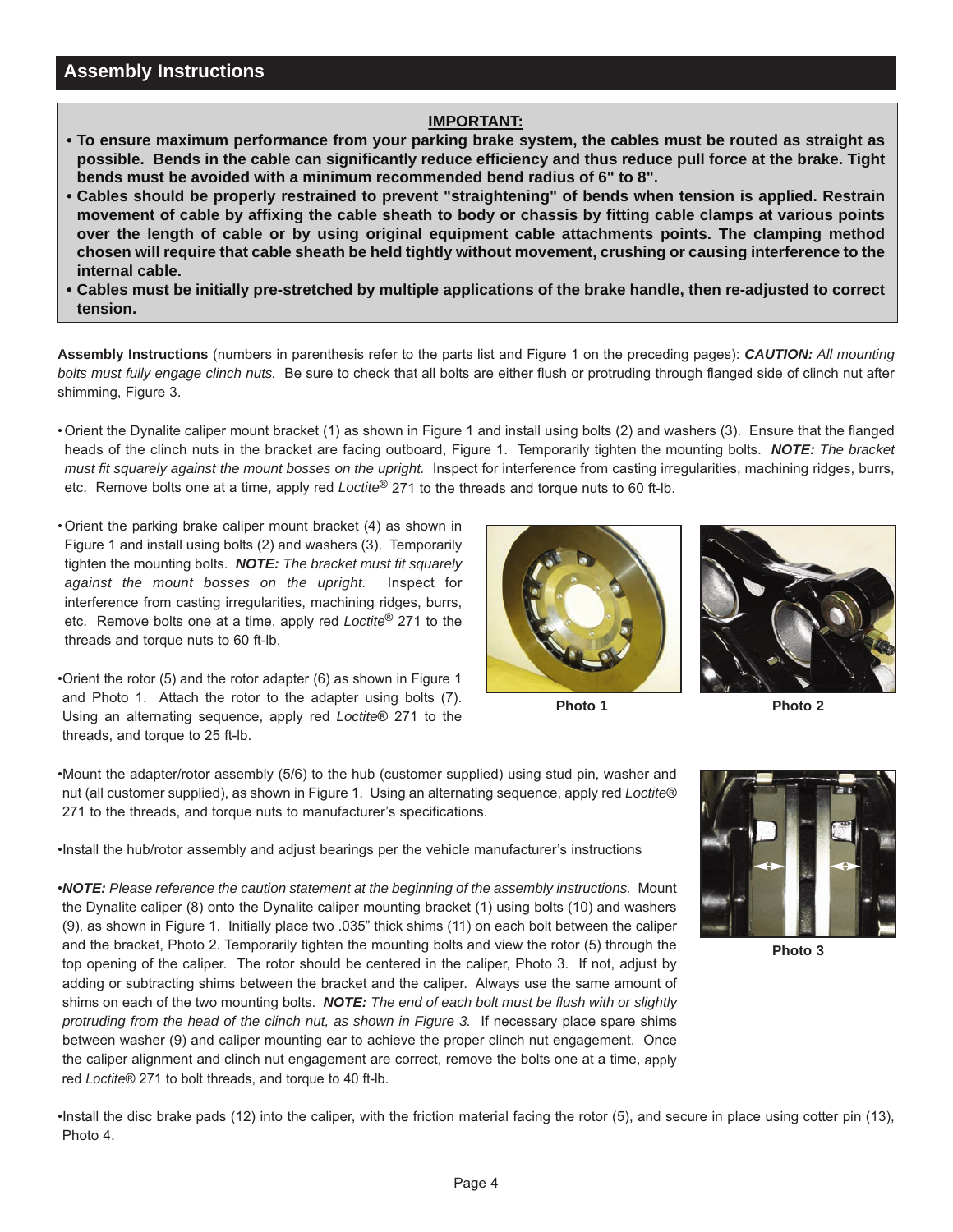# **Assembly Instructions (Continued)**

•Mount the parking brake caliper (14) onto the parking brake caliper mounting bracket (4) using bolts (16) and washers (15), as shown in Figure 1. Apply red *Loctite*® 271 to bolt threads, and torque to 40 ft-lb.

•Temporarily install wheel and secure with knockoff. Ensure that the wheel rotates freely without any interference.

• Bleed the brake system, referring to the additional information and recommendations on page 6 for proper bleeding instructions. Check system for leaks after bleeding.

- Adjust parking brake.
	- 1. First, verify cables are balanced at balance bar assembly.
	- 2. With the parking brake off, loosen adjustment bolt jam nut (on the parking brake caliper).
	- 3. Tighten the adjustment bolt until there is some drag on the rotor.
	- 4. Repeat steps 2 and 3 for other rear wheel caliper.
	- 5. Back off adjustment bolt one-half turn on each caliper.
	- 6. Ensure there is no rotation of adjustment bolt and tighten jam nut 80-120 **in-lb.** on each caliper.
	- 7. Check for drag on each rotor. A slight rubbing sound during rotation is acceptable.
- Install the wheel and secure with knockoff.
- Install new parking brake cable (not included in kit). *NOTE: Original equipment cable will not adapt to Wilwood calipers.* Wilwood offers [a custom parking brake cable kit, P/N 330-12144 for this application which can be ordered separately from your local Wilwood dealer or](www.wilwood.com) by calling Wilwood customer service at (805) 388-1188.

**Photo 4**

• Follow the instructions supplied with the parking brake cable kit, DS-851 (also available at www.wilwood.com/pdf/ds851.pdf).

•Install the wheel and secure with knock-off.

- Bed in your brake pads per the procedure on page 7.
- After brake pads have been bedded, test the parking brake function on a slight slope.





**Figure 3. Clinch Nut Engagement Diagram**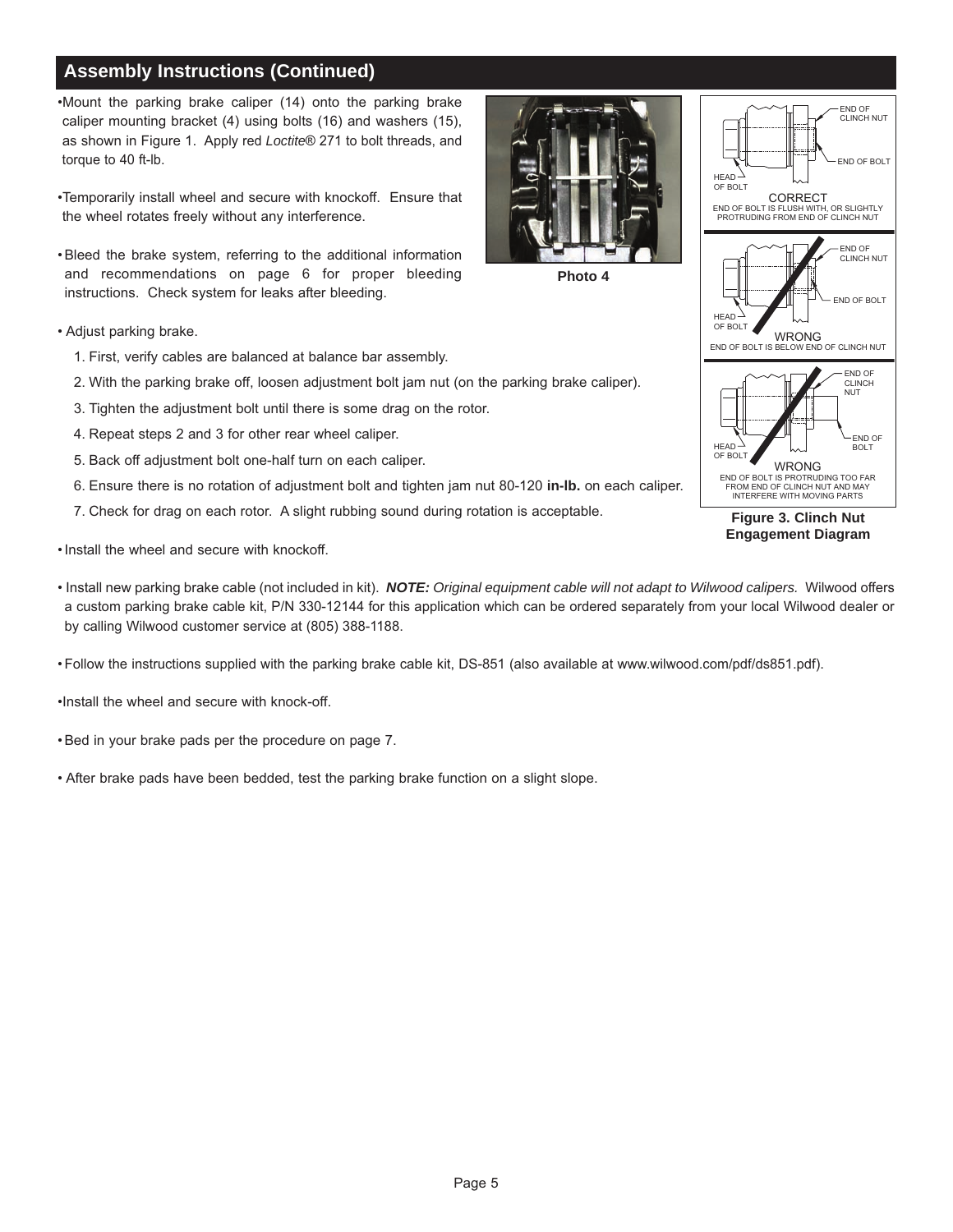## **Additional Information and Recommendations**

•Fill and bleed the new system with Wilwood Hi-Temp° 570 grade fluid or higher. For severe braking or sustained high heat operation, use Wilwood EXP 600 Plus Racing Brake Fluid. Used fluid must be completely flushed from the system to prevent contamination. *NOTE: Silicone DOT 5 brake fluid is NOT recommended for racing or performance driving*.

[•To properly bleed the brake system, begin with the caliper farthest from the master cylinder. Bleed the outboard bleed screw first, then](www.wilwood.com) the inboard. Repeat the procedure until all calipers in the system are bled, ending with the caliper closest to the master cylinder. *NOTE: When using a new master cylinder, it is important to bench bleed the master cylinder first.*

•If the master cylinder is mounted lower than the disc brake calipers, some fluid flow back to the master cylinder reservoir may occur, creating a vacuum effect that retracts the caliper pistons into the housing. This will cause the pedal to go to the floor on the first stroke until it has "pumped up" and moved all the pistons out against the pad again. A Wilwood in-line two pound residual pressure valve, installed near the master cylinder will stop the fluid flow back and keep the pedal firm and responsive.

•Test the brake pedal. It should be firm, not spongy and stop at least 1 inch from the floor under heavy load. If the brake pedal is spongy, bleed the system again.

If the brake pedal is initially firm, but then sinks to the floor, check the system for fluid leaks. Correct the leaks (if applicable) and then bleed the system again.

If the brake pedal goes to the floor and continued bleeding of the system does not correct the problem, a master cylinder with increased capacity (larger bore diameter) will be required. Wilwood offers various lightweight master cylinders with large fluid displacement capacities.

•*NOTE: With the installation of after market disc brakes, the wheel track may change depending on the application.* Check your wheel offset before final assembly.

•If after following the instructions, you still have difficulty in assembling or bleeding your Wilwood disc brakes, consult your local chassis builder, or retailer where the kit was purchased for further assistance.

## **Brake Testing**

## **WARNING • DO NOT DRIVE ON UNTESTED BRAKES BRAKES MUST BE TESTED AFTER INSTALLATION OR MAINTENANCE MINIMUM TEST PROCEDURE**

- Make sure pedal is firm: Hold firm pressure on pedal for several minutes, it should remain in position without sinking. If pedal sinks toward floor, check system for fluid leaks. DO NOT drive vehicle if pedal does not stay firm or can be pushed to the floor with normal pressure.
- [At very low speed \(2-5 mph\) apply brakes hard several times while turning steering from full left to full right, repeat](www.wilwood.com)  several times. Remove the wheels and check that components are not touching, rubbing, or leaking.
- Carefully examine all brake components, brake lines, and fittings for leaks and interference.
- Make sure there is no interference with wheels or suspension components.
- Drive vehicle at low speed (15-20 mph) making moderate and hard stops. Brakes should feel normal and positive. Again check for leaks and interference.
- Always test vehicle in a safe place where there is no danger to (or from) other people or vehicles.
- Always wear seat belts and make use of all safety equipment.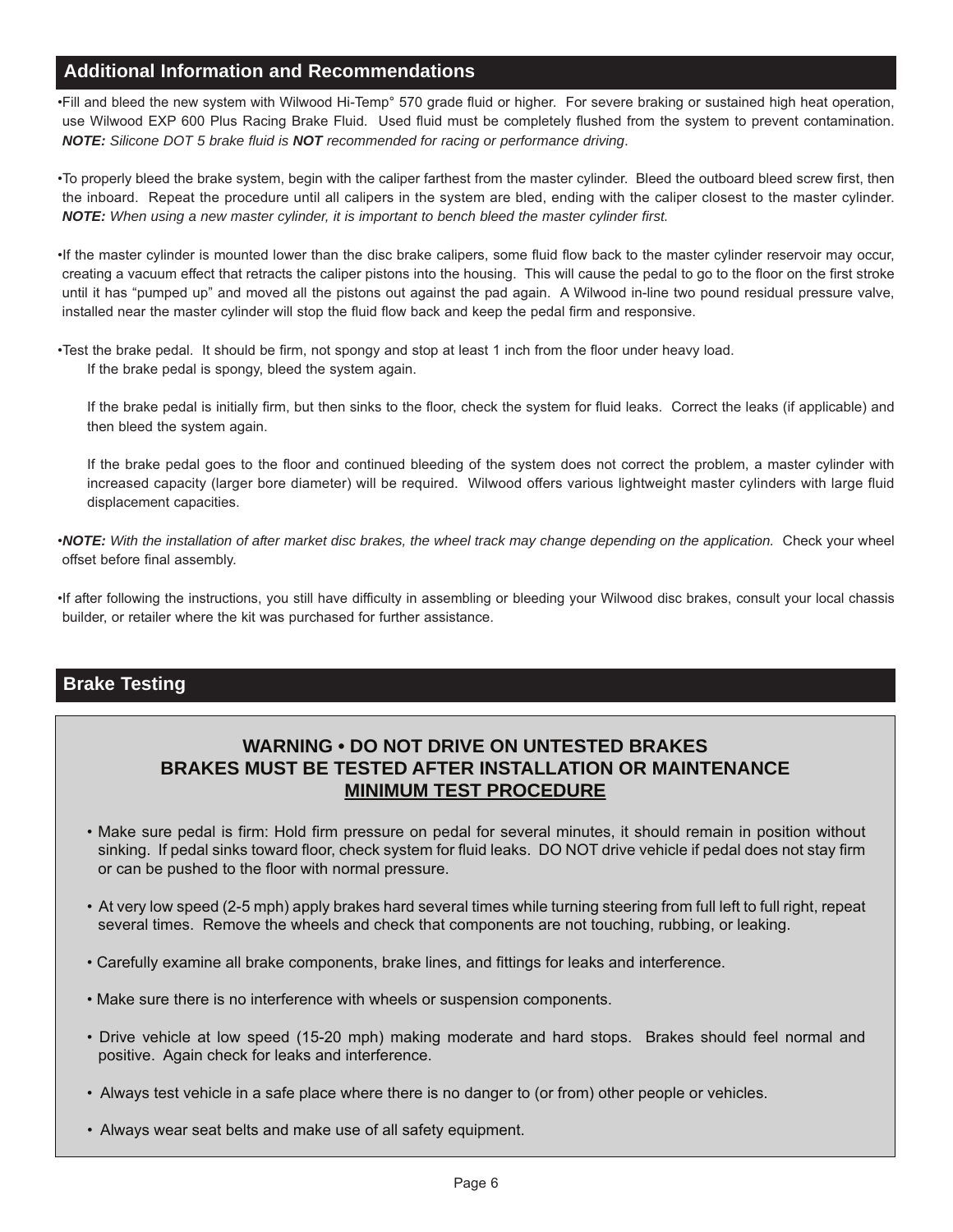## **Pad and Rotor Bedding**

#### **BEDDING STEPS FOR NEW PADS AND ROTORS – ALL COMPOUNDS**

Once the brake system has been tested and determined safe to operate the vehicle, follow these steps for the bedding of all new pad materials and rotors. These procedures should only be performed on a race track, or other safe location where you can safely and legally obtain speeds up to 65 MPH, while also being able to rapidly decelerate.

- Begin with a series of light decelerations to gradually build some heat in the brakes. Use an on-and-off the pedal technique by applying the brakes for 3-5 seconds, and then allow them to fully release for a period roughly twice as long as the deceleration cycle. If you use a 5 count during the deceleration interval, use a 10 count during the release to allow the heat to sink into the pads and rotors.
- After several cycles of light stops to begin warming the brakes, proceed with a series of medium to firm deceleration stops to continue raising the temperature level in the brakes.
- Finish the bedding cycle with a series of 8-10 hard decelerations from 55-65 MPH down to 25 MPH while allowing a proportionate release and heat-sinking interval between each stop. The pads should now be providing positive and consistent response.
- If any amount of brake fade is observed during the bed-in cycle, immediately begin the cool down cycle.
- Drive at a moderate cruising speed, with the least amount of brake contact possible, until most of the heat has dissipated from the brakes. Avoid sitting stopped with the brake pedal depressed to hold the car in place during this time. Park the vehicle and allow the brakes to cool to ambient air temperature.

#### **COMPETITION VEHICLES**

- If your race car is equipped with brake cooling ducts, blocking them will allow the pads and rotors to warm up quicker and speed up the bedding process.
- Temperature indicating paint on the rotor and pad edges can provide valuable data regarding observed temperatures during the bedding process and subsequent on-track sessions. This information can be highly beneficial when evaluating pad compounds and cooling efficiencies.

#### **POST-BEDDING INSPECTION – ALL VEHICLES**

• After the bedding cycle, the rotors should exhibit a uniformly burnished finish across the entire contact face. Any surface irregularities that appear as smearing or splotching on the rotor faces can be an indication that the brakes were brought up to temperature too quickly during the bedding cycle. If the smear doesn't blend away after the next run-in cycle, or if chatter under braking results, sanding or resurfacing the rotors will be required to restore a uniform surface for pad contact.

#### **PRE-RACE WARM UP**

• Always make every effort to get heat into the brakes prior to each event. Use an on-and-off the pedal practice to warm the brakes during the trip to the staging zone, during parade laps before the flag drops, and every other opportunity in an effort to build heat in the pads and rotors. This will help to ensure best consistency, performance, and durability from your brakes.

#### **DYNO BEDDED COMPETITION PADS AND ROTORS**

• Getting track time for a proper pad and rotor bedding session can be difficult. Wilwood offers factory dyno-bedded pads and rotors on many of our popular competition pads and *Spec 37* GT series rotors. Dyno-bedded parts are ready to race on their first warm up cycle. This can save valuable time and effort when on-track time is either too valuable or not available at all, Dyno-bedding assures that your pads and rotors have been properly run-in and are ready to go. Contact your dealer or the factory for more information on Wilwood Dyno-Bedding services.

#### *NOTE:*

*[NEVER allow the contact surfaces of the pads or rotors to be contaminated with brake fluid. Always use a catch bottle with a hose to](www.wilwood.com) prevent fluid spill during all brake bleeding procedures.*